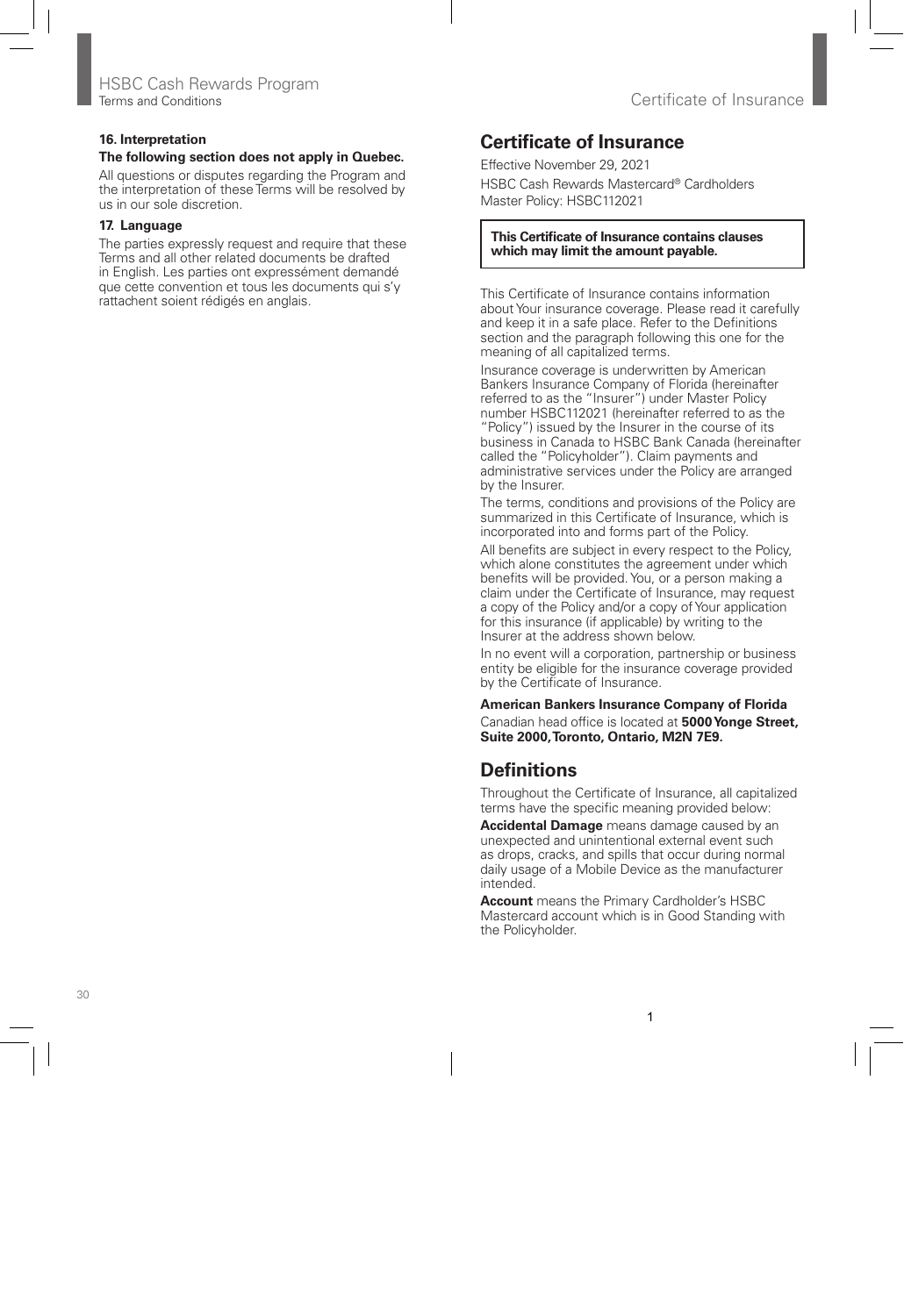## Certificate of Insurance Certificate of Insurance

**Cardholder** means the primary Cardholder and any supplemental Cardholder, who is a natural person, resident in Canada and who is issued an HSBC Mastercard and whose name is embossed on the card. Cardholder may also be referred to as "**You**" and "**Your**".

**Dollars** and "**\$**" means Canadian dollars.

**Good Standing** means, with respect to an Account, that the Primary Cardholder has not advised the Policyholder to close it, it is in compliance with all terms of the Cardholder Agreement and the Policyholder has not suspended or revoked credit privileges or otherwise closed the Account.

**Household Member** means a spouse, parents, stepparents, grandparents, grandchildren, in-laws, natural or adopted children, stepchildren, siblings, and step-siblings whose permanent residence and address is the same as the Cardholder.

**Mobile Device** means a new or, if purchased directly from an original equipment manufacturer or Provider, a refurbished cellular phone, smartphone or tablet (portable single-panel touchscreen computer), which has Internet- based and/or wireless communication capabilities, and which has not been purchased by a business and/or used for business or for commercial purposes.

**HSBC Mastercard** means an HSBC Cash Rewards Mastercard issued by the Policyholder.

**Mysterious Disappearance** means an article of personal property cannot be located and the circumstances of its disappearance cannot be explained or do not lend themselves to a reasonable inference that a theft occurred.

**Original Manufacturer's Warranty** means an express written warranty valid in Canada and issued by the original manufacturer of personal property, excluding any extended warranty offered by the manufacturer or any third party.

**Other Insurance** means all other applicable valid insurance, indemnity, warranty, or protection available to the Cardholder in respect of a loss subject to a claim under this Certificate of Insurance, including group and individual insurance, credit card coverage (whether group or individual), and any other reimbursement plans.

**Plan** means a fixed-term contract offered by a wireless service Provider.

**Provider** means a Canadian wireless service provider.

**Purchase Price** means the Total Cost paid and charged to the Account if purchasing a Mobile Device outright, or the Total Cost the Cardholder will pay if funding the purchase of a Mobile Device through a Plan.

**Total Cost** means the cost of a Mobile Device, including any applicable taxes, and less any Trade-In

Credit(s) and costs for fees associated with the Mobile Device purchased such as insurance premiums, customs duty, delivery and transportation costs, or similar costs or fees.

**Trade-In Credit(s)** means an in-store credit or certificate issued by a retailer of Provider to the Cardholder when the Cardholder trades-in an old mobile device.

#### **PURCHASE ASSURANCE AND EXTENDED WARRANTY INSURANCE**

Purchase Assurance and Extended Warranty Insurance are available only to the Cardholder. No other person or entity shall have any right, remedy or claim, legal or equitable to the benefits.

#### **There is a lifetime maximum benefit of \$60,000 per Account.**

## **Purchase Assurance**

## **Benefits**

Purchase Assurance coverage automatically protects most new personal items purchased anywhere in the world for 90 days from the date of purchase in the event of loss, damage or theft when the FULL cost of such items is charged to the Account, subject to the Limitations and Exclusions below.

If a covered item is lost, stolen or damaged, upon approval, and as directed by the Insurer, You can proceed with the repair or replacement of the covered item. You will then be reimbursed the repair or replacement cost, not exceeding the covered item's original price charged to the Account, subject to the terms, exclusions, limitations, and limits of liability set out in this Certificate of Insurance.

Reimbursement will be issued upon the Insurer receiving evidence that the covered item was repaired or replaced, and the cost of repair or replacement has been charged to the Account. If replacing the covered item, the replacement MUST be an identical item. If an identical item is not readily available, the replacement item must be of like kind and quality with comparable features as the original covered item. Under certain circumstances, the Insurer may, at their sole discretion, choose to reimburse You the covered item's original price charged to the Account.

## **Limitations and Exclusions**

Purchase Assurance is only available to the extent that the item in question is not otherwise protected or insured in whole or in part.

Purchase Assurance does not cover the following:

- 1. traveller's cheques, cash (whether paper or coin), bullion, precious metals, stamps, tickets, documents, negotiable instruments or other property of a similar nature;
- 2. animals or living plants;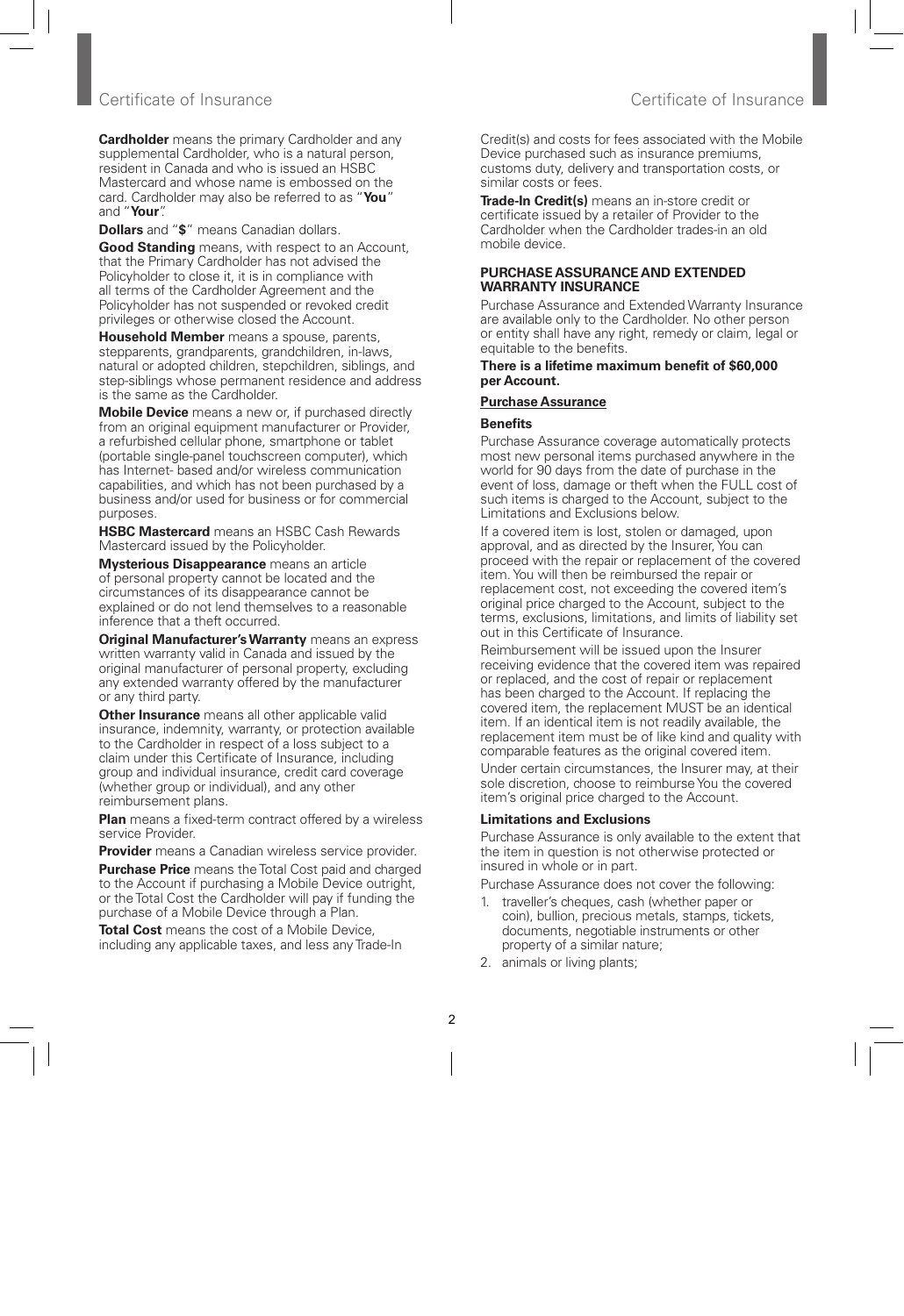## Certificate of Insurance Certificate of Insurance

- 3. golf balls or other sports equipment lost or damaged during the course of normal use;
- 4. mail order, Internet, telephone purchase or any purchase being shipped until received and accepted by You in new and undamaged condition;
- 5. automobiles, motorboats, airplanes, motorcycles, motorscooters, snowblowers, riding lawnmowers, golf carts, lawn tractors or any other motorized vehicles (except for miniature electrically powered vehicles intended for recreational use by children) or any of their respective parts or accessories;
- 6. unmanned aircraft systems;
- 7. perishables such as food, liquor and/or goods consumed in use;
- 8. jewellery lost or stolen from baggage unless such baggage is hand carried under the personal supervision of the Cardholder or such cardholder's Travel Companion with the cardholder's knowledge;
- 9. used or previously owned or refurbished items;
- 10. one-of-a-kind items, antiques, collectibles, and fine arts; or
- 11. items purchased by a business, for a business or commercial purpose or commercial gain.

Purchase Assurance does not provide benefits for:

- 1. losses caused by or resulting from fraud, misuse or lack of care, improper installation, hostilities of any kind (including war, invasion, rebellion or insurrection), confiscation by authorities, risks of contraband, illegal activities, normal wear and tear, flood, earthquake, radioactive contamination, Mysterious Disappearance, or product defects which would not have been covered by the Original Manufacturer's Warranty; or
- 2. bodily injury, property damage, consequential damages, punitive damages, exemplary damages and legal fees.

## **Limits of Liability**

You are entitled to receive no more than the covered item's original price as recorded on the sales receipt and Account statement.

When the covered item is part of a pair or set, You will receive no more than the value of the particular part or parts lost or damaged regardless of any special value that the item may have as part of an aggregate purchase price of such pair or set.

## **Extended Warranty**

## **Benefits**

Extended Warranty coverage automatically and without registration, provides You with double the period of repair services otherwise provided by the Original Manufacturer's Warranty, to a maximum of one (1) additional year, on most personal items

purchased new when the FULL cost of such items is charged to the Account, subject to the Limitations and Exclusions below.

In all cases, Extended Warranty coverage is limited to personal items with an Original Manufacturer's Warranty of five (5) years or less. Most personal items with an Original Manufacturer's Warranty of more than five (5) years will be covered if registered with the Insurer within the first year of purchase. (Refer to the section "Registration" below).

Extended Warranty benefits apply to any parts and/or labour cost resulting from mechanical breakdown or failure of a covered item, or any other obligation that was specifically covered under the terms of the Original Manufacturer's Warranty.

Upon approval, and as directed by the Insurer, You can proceed with the repair or replacement of the covered item. You will then be reimbursed the repair or replace cost, not exceeding the covered item's original price charged to the Account, subject to the terms, exclusion, limitations, and limits of liability set out in this Certificate of Insurance.

Reimbursement will be issued upon the Insurer receiving evidence that the covered item was repaired or replaced, and the cost of repair or replacement has been charged to the Account. If replacing the covered item, the replacement MUST be an identical item. If an identical item is not readily available, the replacement item must be of like kind and quality with comparable features as the original covered item.

Under certain circumstances, the Insurer may, at their sole discretion, choose to reimburse You the covered item's original price charged to the Account.

#### **Registration (where Original Manufacturer's Warranty is longer than five (5) years)**

To register item(s) with an Original Manufacturer's Warranty of more than five (5) years for the Extended Warranty benefit, You must send copies of the following items to the Insurer within one (1) year of the purchase. Call **1-800-668-8680** from within Canada and the United States or **416-977-6066** collect from elsewhere in the world for further information:

- 1. a copy of the original vendor sales receipt;
- 2. the "customer copy" of Your credit card receipt;
- 3. the serial number of the item; and
- 4. a copy of the Original Manufacturer's Warranty.

## **Limitations and Exclusions**

Extended Warranty coverage ends automatically upon the date when the original manufacturer ceases to carry on business for any reason whatsoever.

Extended Warranty does not cover the following:

1. automobiles, motorboats, aircraft (including unmanned aircraft systems), motorcycles, motorscooters, snowblowers, riding lawn mowers,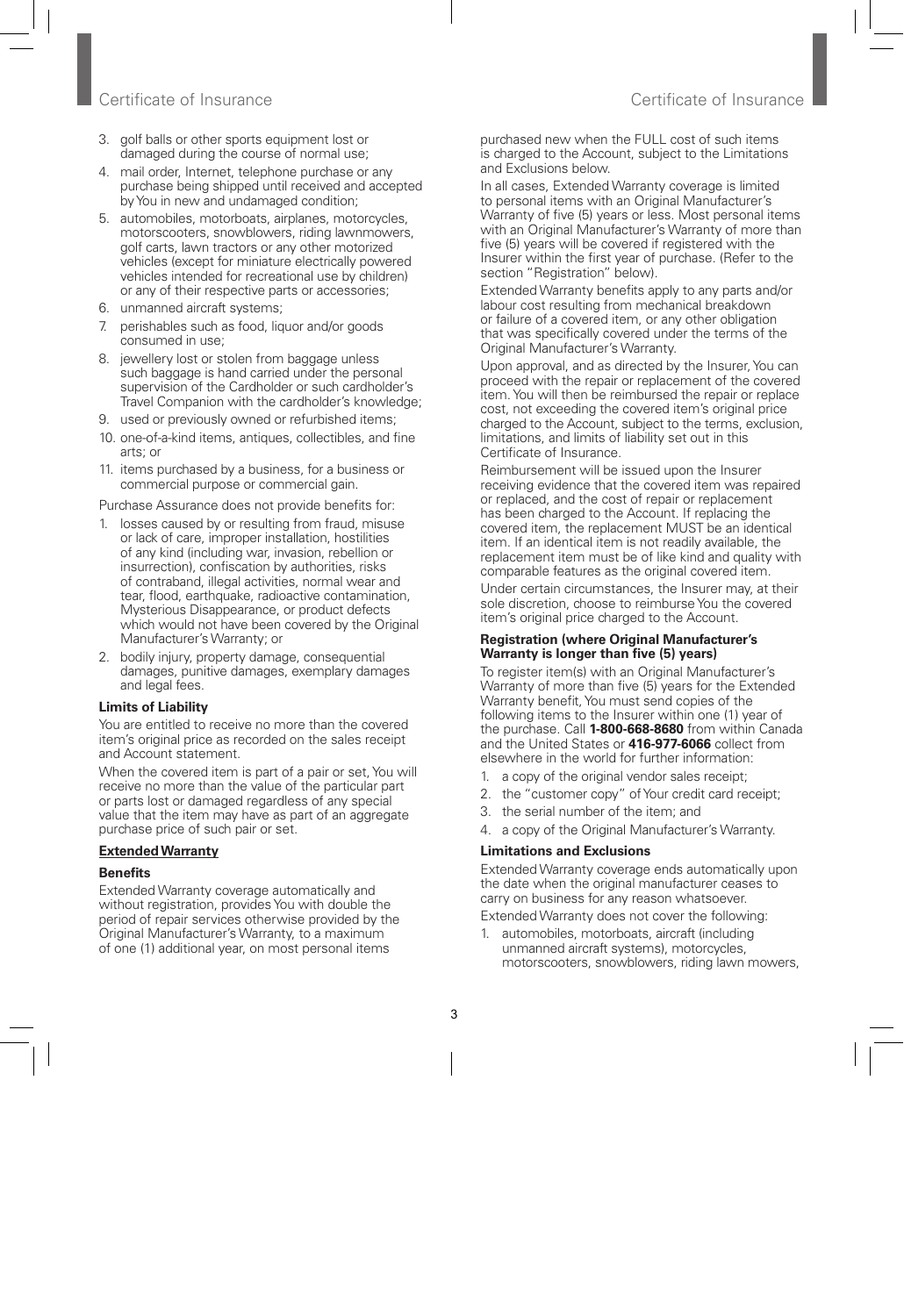golf carts, lawn tractors, or any other motorized vehicles (except for miniature electrically powered vehicles intended for recreational use by children) or any of their respective parts or accessories;

- 2. services of any kind;
- 3. items purchased by a business and/or used for business or commercial purpose or commercial gain; or
- 4. used items or refurbished items.

Extended Warranty does not provide benefits for:

- 1. losses caused by or resulting from fraud, misuse or lack of care, improper installation, hostilities of any kind (including war, invasion, rebellion or insurrection), confiscation by authorities, risks of contraband, illegal activities, normal wear or tear, flood, earthquake, radioactive contamination or product defects which would not have been covered by the Original Manufacturer's Warranty; or
- 2. bodily injury, property damage, consequential damages, punitive damages, exemplary damages and legal fees.

#### **How to Claim for Purchase Assurance and Extended Warranty**

Immediately after learning of any loss or occurrence and PRIOR to proceeding with any action, repair services, or replacement of the covered item, You must notify the Insurer by calling **1-800-668-8680** from within Canada and the United States or **416-977-6066** collect from elsewhere in the world to obtain a claim form, or file a claim online at **cardbenefits.assurant.com**.

You MUST keep ORIGINAL copies of all documents required to file a valid claim. Where a claim is due to, or suspected to be caused by, fraud, malicious acts, burglary, robbery, theft or attempt thereat, you MUST give immediate notice to the police or other authorities having jurisdiction.

You must complete and sign the claim form which must contain the time, place, cause and amount of loss, and include the following:

- 1. Account statement showing Your name, account number, and charge for the covered item;
- 2. original vendor's sales receipt showing the vendor information, date, description of the item purchased, and total cost;
- 3. copy of written repair estimate (for Purchase Assurance damage and Extended Warranty claims);
- 4. photographs of the damaged item (for Purchase Assurance damage claims);
- 5. copy of the police report (for Purchase Assurance theft claims);
- 6. a copy of the Original Manufacturer's Warranty (for Extended Warranty Claims);
- 7. copy of a loss report or other report from the location of the occurrence, issued at the location where the covered item was lost, stolen, or damaged (for Purchase Assurance claims);
- 8. copy of Your homeowner's or renter's insurance policy or any document detailing Other Insurance or protection and/or reimbursements received for the occurrence; and
- 9. any other information reasonably required by the Insurer to determine coverage eligibility.

#### **You are responsible for any charges incurred for the completion of all forms and the provision of all required documentation.**

At the sole discretion of the Insurer, You may be required to send, at your own expense, the damaged item on which a claim is based to the Insurer in order to support Your claim. Payment made in good faith will discharge the Insurer to the extent of this claim.

Your failure to provide proof of loss within 90 days from the date of loss or damage may result in denial of Your claim.

#### **MOBILE DEVICE INSURANCE**

#### **Eligibility**

You are eligible for Mobile Device Insurance when You purchase a Mobile Device anywhere in the world, and You:

- 1. charge the Total Cost to Your Account. If the Mobile Device is equipped with cellular data technology, You must also activate Your Mobile Device with a Provider; or
- 2. charge any portion of the Total Cost that is required to be paid up-front to Your Account, fund the balance of the Total Cost through a Plan, and charge all monthly wireless bill payments to Your Account for the duration of Your Plan; or
- 3. fund the Total Cost through a Plan and charge all the monthly wireless bill payments to Your Account for the duration of the Plan.

#### **Coverage Period**

Mobile Device coverage takes effect on the later of:

- 1. 30 days from the date of purchase of Your Mobile Device; and
- 2. the date the first monthly wireless bill payment is charged to Your Account.

Mobile Device coverage ends on the earlier of:

- 1. two years from the date of purchase;
- 2. the date ONE monthly wireless bill payment was not charged to Your Account, if You are funding the Total Cost of Your Mobile Device through a Plan;
- 3. the date the Account ceases to be in Good Standing; and
- 4. the date You cease to be eligible for coverage.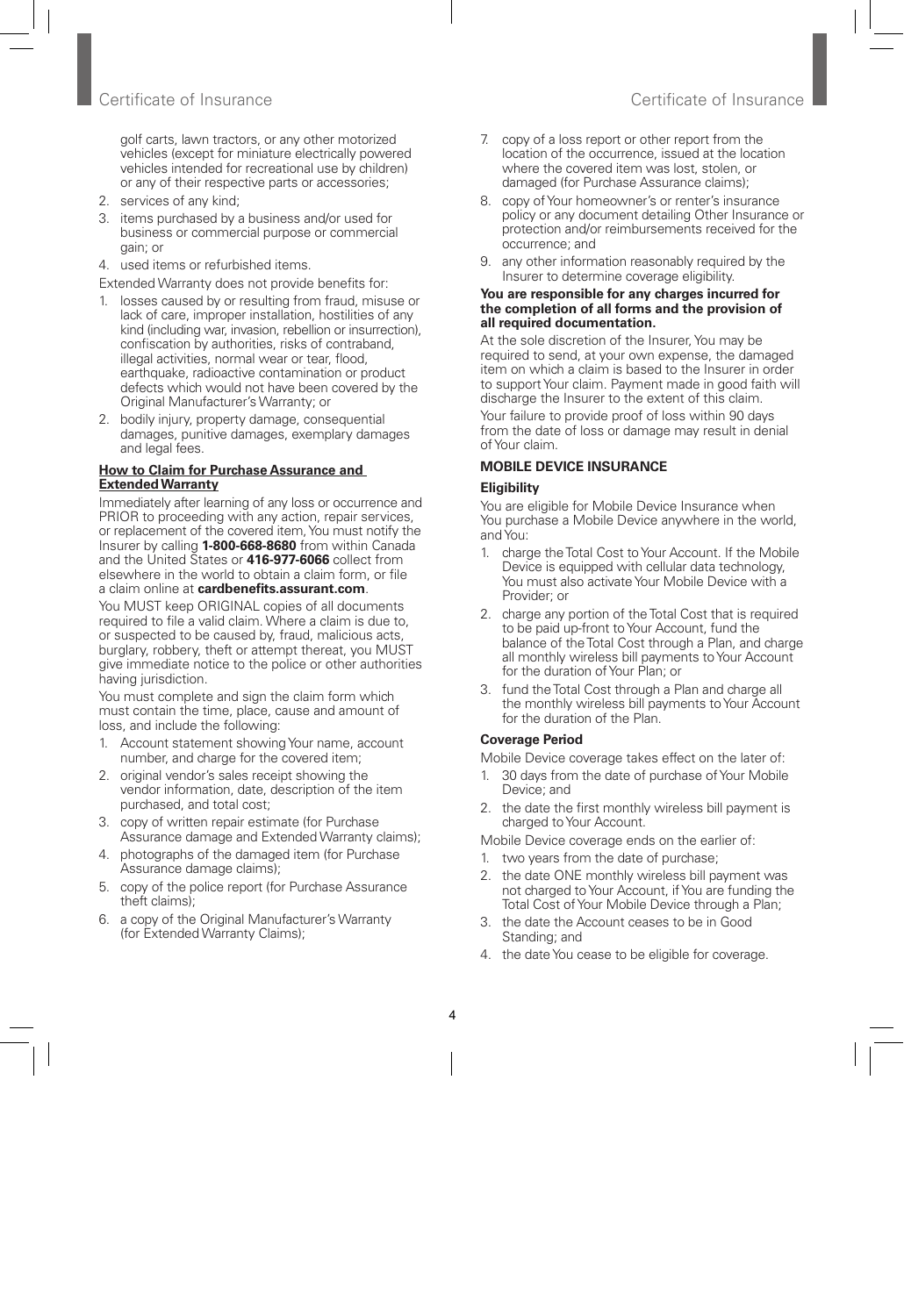## Certificate of Insurance Certificate of Insurance

## **Benefits**

If a Mobile Device is lost, stolen or suffers mechanical breakdown or Accidental Damage, upon approval, and as directed, by the Insurer, You can proceed with the repair or replacement of Your Mobile Device. You will then be reimbursed the repair or replacement cost, not exceeding the depreciated value† of Your Mobile Device at date of loss, less the deductible††, to a maximum of \$1,000, subject to the terms, exclusions, and limitations set out in this Certificate of Insurance.

Reimbursement will be issued only upon the Insurer receiving evidence that the Mobile Device was repaired or replaced, and the cost of repair or replacement has been charged to the Account. A replacement Mobile Device must be of the same make and model as the original Mobile Device, or in the event the same make and model is not available, of like kind and quality with comparable features and functionality as the original Mobile Device

- † The depreciated value of Your Mobile Device at date of loss is calculated by deducting from the Purchase Price of Your Mobile Device, the depreciation rate of 2% for each completed month from the date of purchase.
- †† The amount of the deductible is based on the Total Cost of Your Mobile Device less any applicable taxes, as determined from the following table:

| <b>Total Cost (Less Taxes)</b> | <b>Applicable Deductible</b> |  |
|--------------------------------|------------------------------|--|
| $$0 - $200$                    | \$25                         |  |
| $$200.01 - $400$               | \$50                         |  |
| $$400.01 - $600$               | \$75                         |  |
| \$600.01 or more               | \$100                        |  |

For example: If You purchase a Mobile Device for a Purchase Price of  $$800 ($700 + $100$  in applicable taxes) on May 1, and file a claim on January 21 of the following year, the maximum reimbursement will be calculated as follows:

1. Calculation of the depreciated value of Your Mobile Device:

| Purchase Price                                                   | \$800     |
|------------------------------------------------------------------|-----------|
| Less depreciation cost<br>$2\% \times 8$ months $\times$ \$800 = | $-$ \$128 |
| <b>Depreciated value</b>                                         | \$672     |
| 2. Calculation of the maximum reimbursement:                     |           |
|                                                                  |           |

| Maximum reimbursement                 | \$572     |
|---------------------------------------|-----------|
| Less deductible (based on Total Cost) | $-$ \$100 |
| Depreciated value                     | \$672     |

In the event You file a valid repair claim and the cost of repair is \$500, including applicable taxes, upon approval of Your claim, the maximum reimbursement available to You will be \$500.

In the event Your Mobile Device is lost or stolen and, upon approval of Your claim, You purchase a replacement Mobile Device for a price of \$800 including applicable taxes, the maximum reimbursement available to You will be \$572.

All claims are subject to the terms, conditions, exclusions, and limitations set out in this Certificate of Insurance.

## **Limitations and Exclusions**

This coverage complements but does not replace the manufacturer's warranty or warranty obligations. This coverage does, however, provide certain additional benefits for which the manufacturer may not provide coverage. Parts and services covered by the manufacturer's warranty and warranty obligations are the responsibility of the manufacturer only.

The maximum number of claims under Your Accounts is limited to one claim in any 12 consecutive month period and two claims in any 48 consecutive month period.

Mobile Device Insurance does not cover:

- 1. accessories, whether included with Your Mobile Device in the original manufacturer's package or purchased separately;
- 2. batteries;
- 3. Mobile Devices purchased for resale, professional or commercial use;
- 4. used or previously owned Mobile Devices;
- 5. refurbished Mobile Devices (unless provided as a replacement for Your Mobile Device under the manufacturer's warranty or purchased directly from an original equipment manufacturer or Canadian Provider);
- 6. Mobile Devices that have been modified from their original state:
- 7. Mobile Devices being shipped, until received and accepted by You in new and undamaged condition; and
- 8. Mobile Devices stolen from baggage unless such baggage is hand-carried under the personal supervision of the Cardholder or the Cardholder's travelling companion with the Cardholder's knowledge.

No benefits are payable for:

- 1. losses or damage resulting directly or indirectly from:
	- a) fraud, misuse or lack of care, improper installation, hostilities of any kind (including war, invasion, rebellion or insurrection), confiscation by authorities, risks of contraband, illegal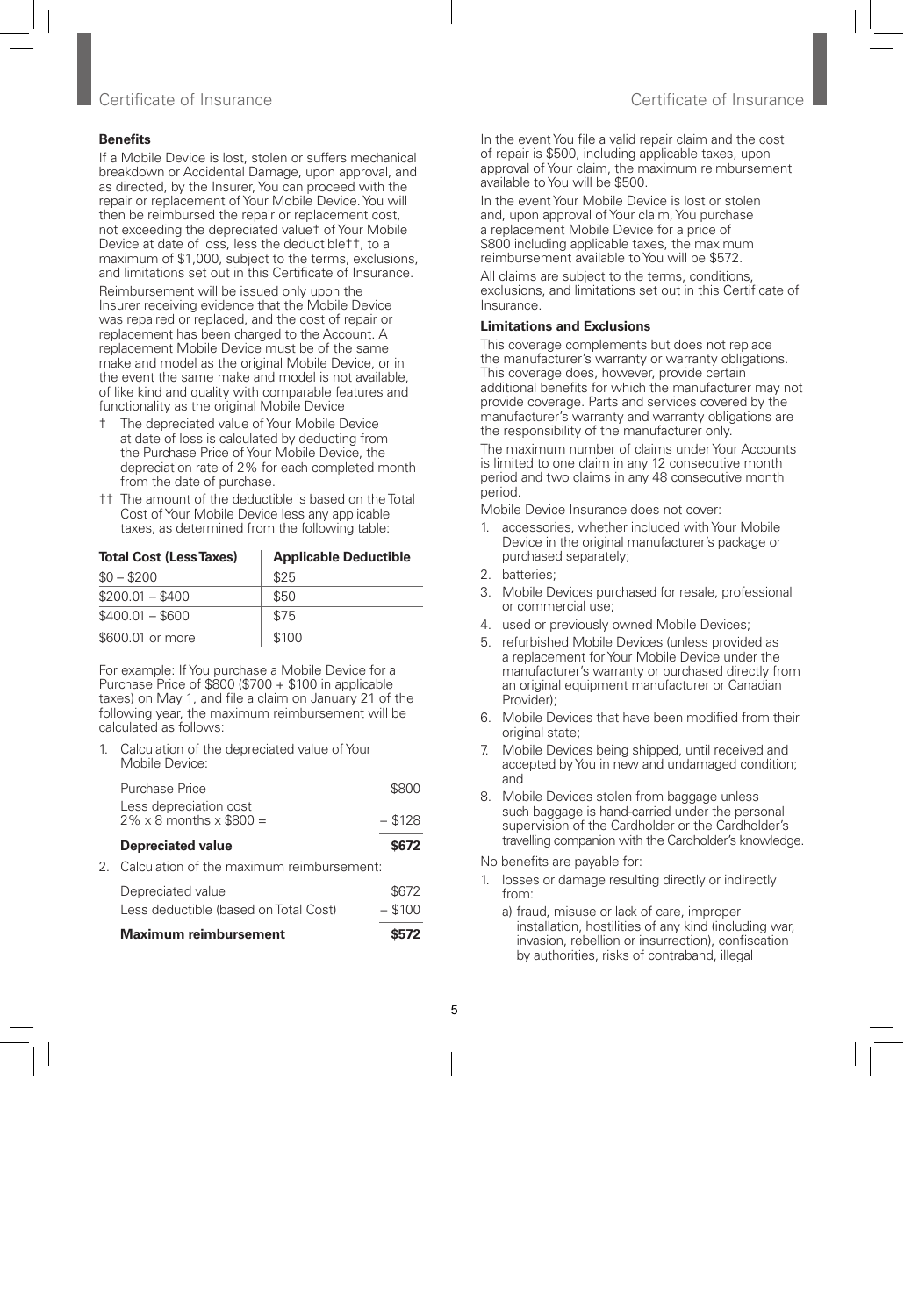activities, normal wear or tear, flood, earthquake, radioactive contamination, Mysterious Disappearance or product defects which would not have been covered by the Original Manufacturer's Warranty;

- b) power surges, artificially generated electrical currents or electrical irregularities;
- c) any occurrence that results in catastrophic damage beyond repair, such as the device separating into multiple pieces;
- d) cosmetic damage that does not affect functionality;
- e) software, cellular/wireless service provider or network issues; or
- f) theft or intentional or criminal acts by the Cardholder or Household Members; and
- 2. incidental and consequential damages including bodily injury, loss of use, property, punitive and exemplary damages and legal fees.

## **How to Claim**

PRIOR to proceeding with any action or repair services or replacement of the Mobile Device, You must first obtain the Insurer's approval. Failure to do so will make Your claim ineligible.

Immediately after a loss or an occurrence which may lead to a loss covered under Mobile Device Insurance occurs, but in no event later than 30 days from the date of loss, You must contact the Insurer by calling **1-800-668-8680** to obtain a claim form, or file a claim online at **cardbenefits.assurant.com**.

In the event of loss or theft, You must notify Your Provider to suspend Your wireless services within 48 hours of the date of loss. In addition, in the event of theft, You must also notify the police within seven days of the date of loss.

You must submit a completed claim form containing the time, place, cause and amount of loss, and provide documentation to substantiate Your claim including:

- 1. the original sales receipt or similar document detailing the date of purchase, description of Your Mobile Device, and any pay upfront amounts and trade-in credits;
- 2. a copy of your Wireless Service Agreement or similar document indicating the date, a description of Your Mobile Device and the non-subsidized retail cost of Your Mobile Device;
- 3. the date and time you notified Your Provider of loss or theft;
- 4. a copy of the original manufacturer's warranty (for mechanical failure claims) may be required;
- 5. a copy of the written repair estimate (for mechanical failure and Accidental Damage claims);
- 6. if You purchased Your Mobile Device outright, Your Account statement showing the Purchase Price;
- 7. if Your Mobile Device was funded through a Plan, Your Account statement showing any portion of the Total Cost paid up-front, if applicable, and credit card statements for up to 12 months immediately preceding the date of loss showing Your monthly wireless bill charged to Your Account;
- 8. a copy of any document detailing any Other Insurance or protection and reimbursements received for this occurrence;
- 9. a police report, fire loss report, or other report of the occurrence, from the location where Your Mobile Device was lost, stolen, or damaged.

You must obtain a written estimate of the cost to repair Your Mobile Device by a repair facility authorized by the original Mobile Device manufacturer. At the sole discretion of the Insurer, You may be required to send the damaged Mobile Device which a claim is based on, to the Insurer, at Your own expense, in order to support Your claim.

#### **GENERAL PROVISIONS AND STATUTORY CONDITIONS**

Unless otherwise expressly provided herein or in the Policy, the following general provisions apply to all the insurance coverage described in this Certificate of Insurance.

**Notice and Proof of Claim: Immediately after learning** of a loss, or an occurrence which may lead to a loss under any of these insurance benefits, notify the Insurer. You will then be sent a claim form.

Written notice of claim (on a claim form or other written notification) must be given to the Insurer as soon as is reasonably possible, but in all events must be provided no later than 90 days from the date of loss.

Failure to provide notice or furnish proof of claim within the time prescribed herein does not invalidate the claim if the notice or proof is given or furnished as soon as reasonably possible, and in no event later than 1 year from the date the loss occurred if it is shown that it was not reasonably possible to give notice or furnish proof within the time so prescribed.

If the notice or proof is given or furnished after 1 year, Your claim will not be paid.

## **Gifts**

Eligible items that You give as gifts are covered. In the event of a claim. You, not the recipient of the gift, must make the claim for benefits.

## **Other Insurance**

Benefits are in excess of all Other Insurance available to You in respect of the covered item or Mobile Device subject to the claim.

The Insurer will be liable only:

for the amount of loss or damage over the amount covered under such Other Insurance and for the amount of any applicable deductible, and